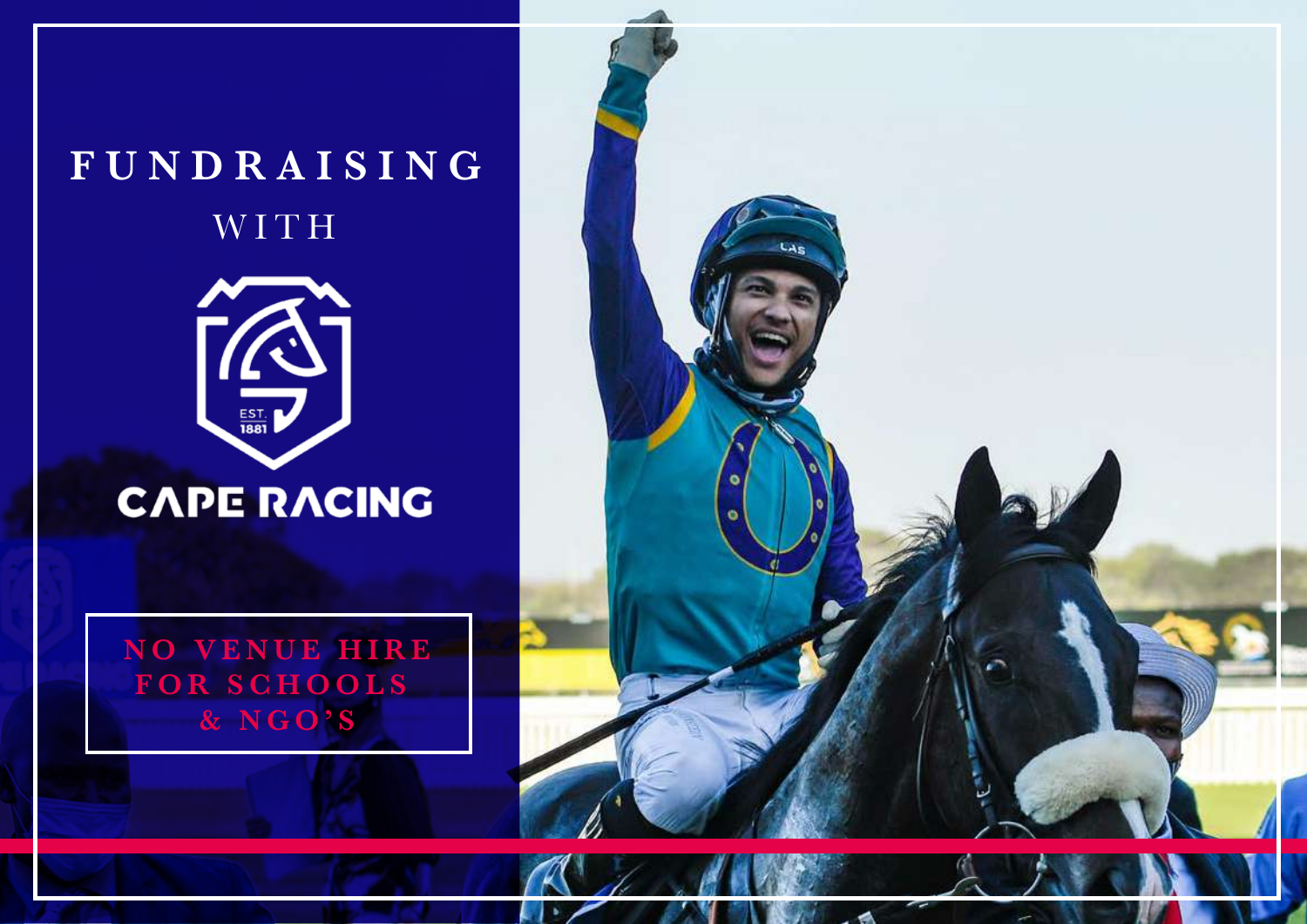### **Enjoy a day at the races – raise funds and have fun while doing it!**

**Kenilworth Racecourse provides a scenic, upmarket venue in which to entertain clients and maximise on sponsorship opportunities. It offers people the opportunity to get dressed up and enjoy a day filled with festivities together with colleagues and friends.**

and the Peninsula Room is one of our premier venues and has a panoramic view of the track and a private **The Peninsula Room is one of our premier** venues and has a panoramic view of the track and a private **tote for your guests' convenience.**

#### **The costs involved in hosting a fundraising race day are as follows:**

- **Schools and registered NGO's are exempt from paying a venue hire fee**
- **R350 per person includes a 2 course meal (Minimum of 100 pax)**

**The Fundraising package in the Peninsula Room includes:**

- **Use of the venue**
- **2 course menu of your choice**
- **TAB tote facilities in the venue**
- **Tables, chairs, crockery and cutlery**
- **Staffing**
- **Basic PA system**

**- The packages can easily be upgraded to include: entertainment, 3 course meals, décor, upmarket furniture and more (we can work to any budget).**

**- Cape Racing has an event team on site to assist with all requirement pre, on and post event day.**









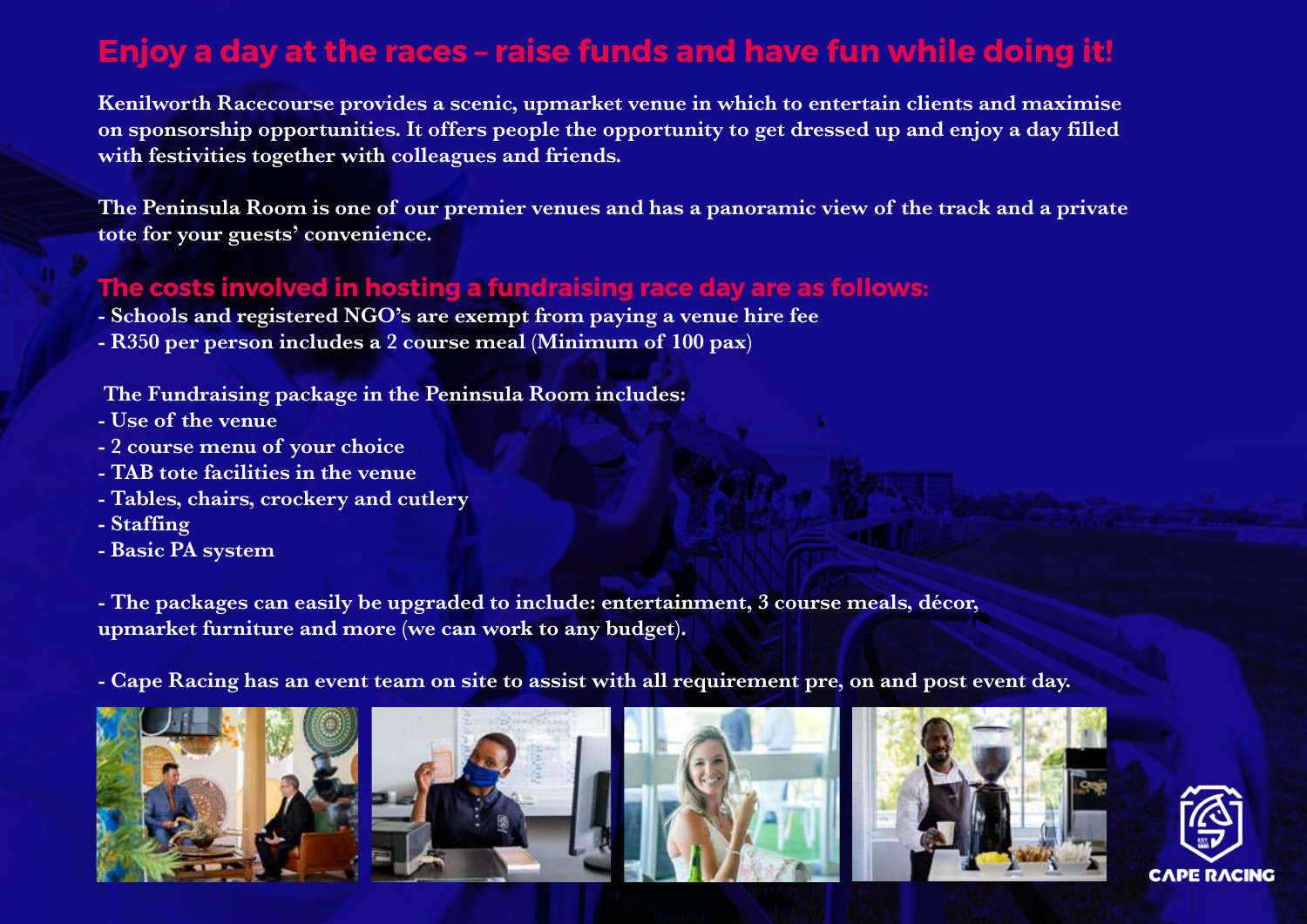

## **PENINSULA ROOM**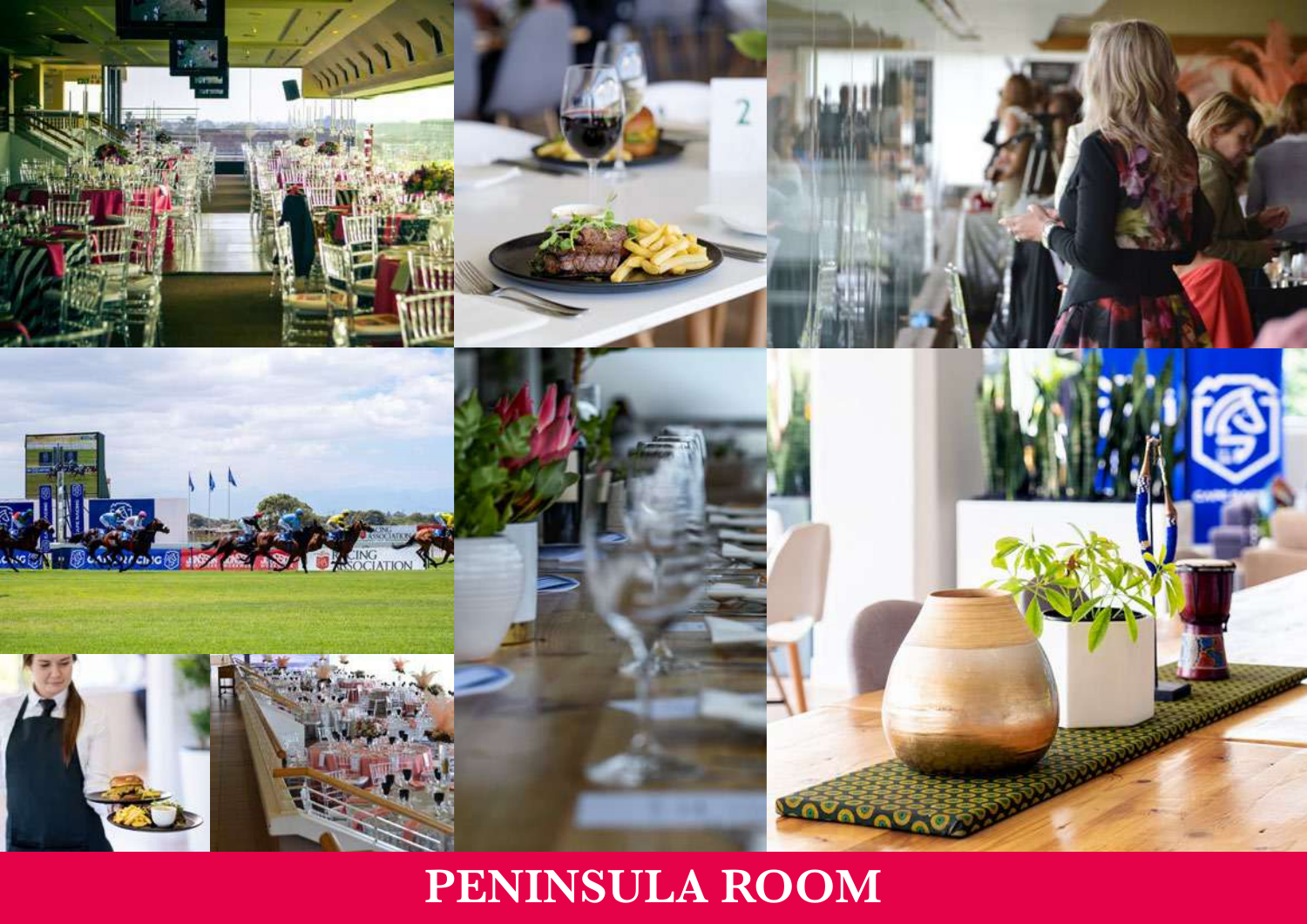### **Branding Opportunities**

**The expanse of Kenilworth Racecourse provides you with the opportunity to advertise extensively throughout the venue, giving your organisation and sponsors a platform to create brand awareness.**

**Branding and fundraising opportunities include:**

- **Minimum of 8 races on the day that can be branded and sold to sponsors**
- **Title naming rights on the day**
- **Advertisement in the official race card (for all races)**
- **On-course advertising for all co-sponsors**
- **Banners, bunting, pull-up banners etc**
- **Exposure on Tellytrack**
- **Social Media campaign**
- **Saddle cloths, winners circle branding and winners blankets (can be quoted on) (the above collateral at sponsor's cost – but can be facilitated by Cape Racing)**



### **Entertainment**

**There are gaps between races of roughly 30 minutes, which the client can utilise to have entertainment, or initiate fundraising initiatives such as auctions and lucky draws.**

**Racing starts around 1pm, and finishes around 6pm, and the venue will continue to remain yours to host after race-day entertainment should you wish.**

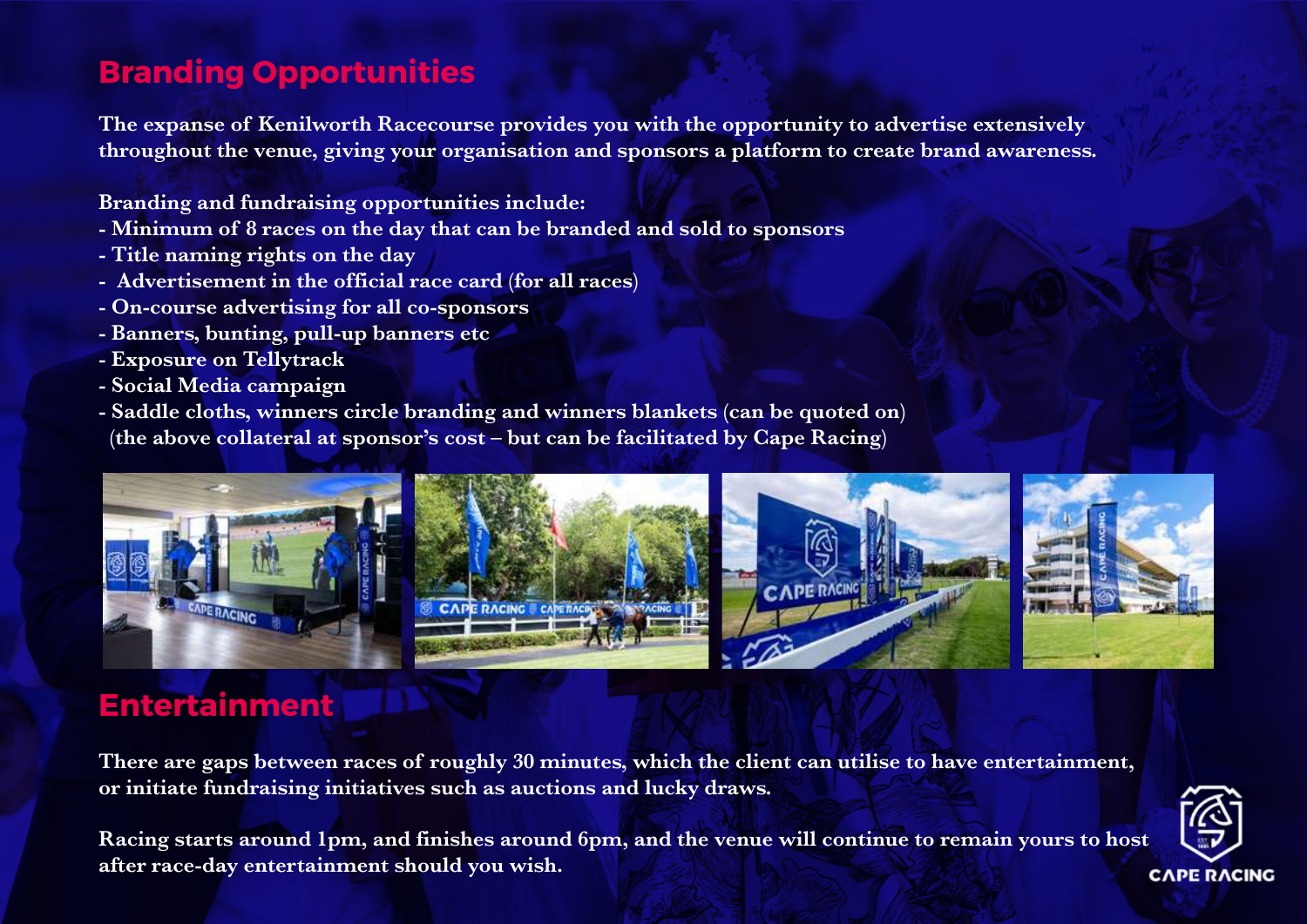### **A few of the exciting innovations are:**

**Within our new brand direction at Cape Racing we welcome some very exciting upgrades. Our revamped commercial offering is built to provide a measurable impact for your Brand within a given Race Day format. Our in house events team is at your disposal to guide and activate your given brand requirements.** 



#### **Revamped Function Venues**

with a turn-key solution on hospitality, catering,technical AV, bar management, in a premium fully furnished trackside setting seating up to 300 guests at a time per floor, within Covid legislation.



**HD Digital race day broadcast production:** a new dawn in horse racing viewership experience.



**Fibre:** High speed Fibre streaming into all our in-house venues and outdoor event spaces.



**In House PR:** We have built a comprehensive in-house P.R. component to help leverage your day, along with a fully integrated digital strategy to complement your current online Brand activity and strategy. (At a minimal cost)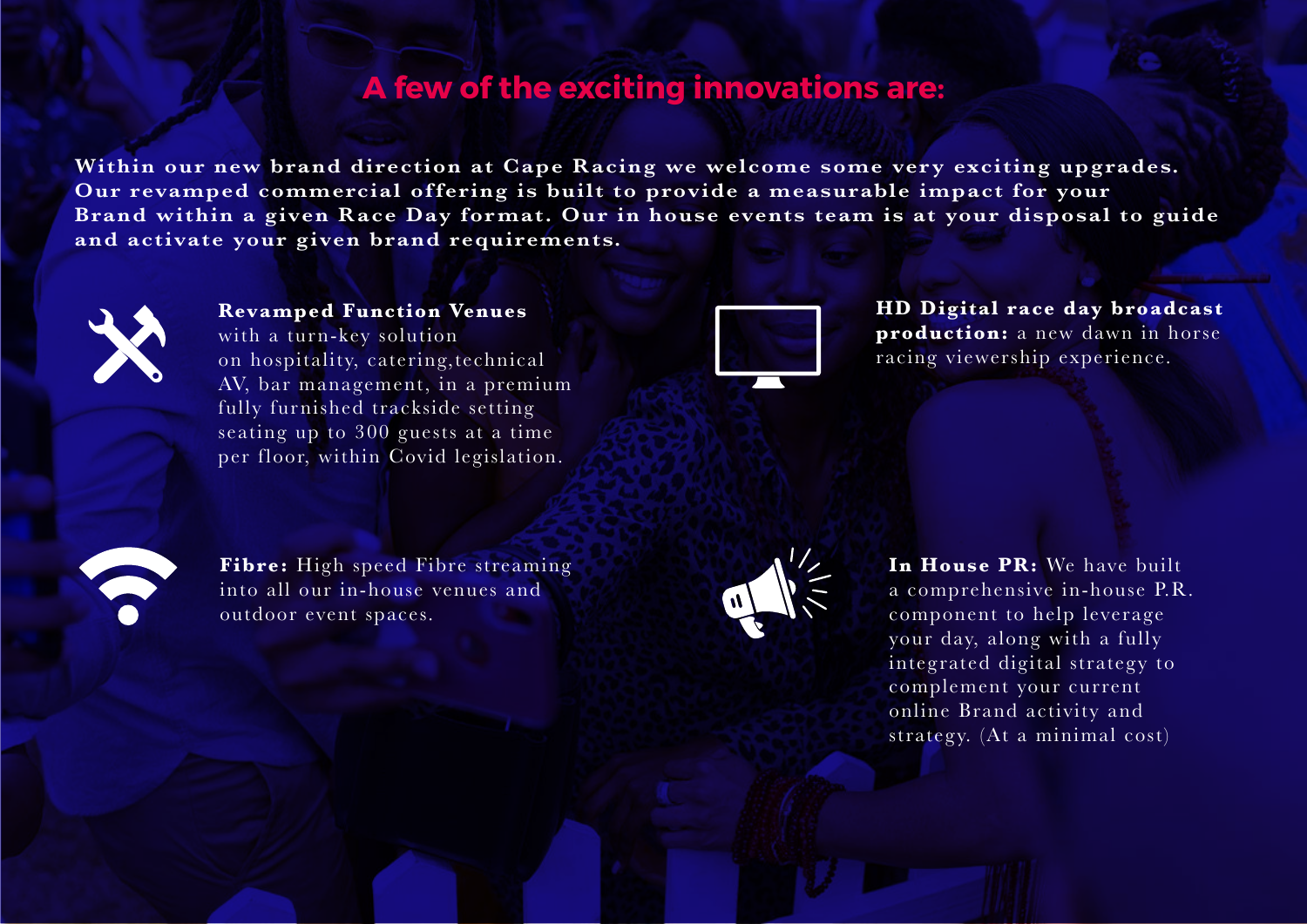

#### **Strength in partnerships:**

We have partnered with the industry leaders in technical AV production, food & beverage management, event furniture hire, marquee/bedouins, and are able to offer clients "through the line delivery" from race day concept to activation and the management thereof.



Tailored Solutions: Flexibility is key, give us some insight as to your Brand objectives and we can create a tailored race day to meet your objectives.



**Digital Streaming:** We can tailor-make your race day and stream your brand content to anywhere in the world live via our digital streaming solutions.



#### **Covid protocol management:** We

have a comprehensive Covid management program built to current legislation with various digital online profiling tools at your disposal and on the ground application.